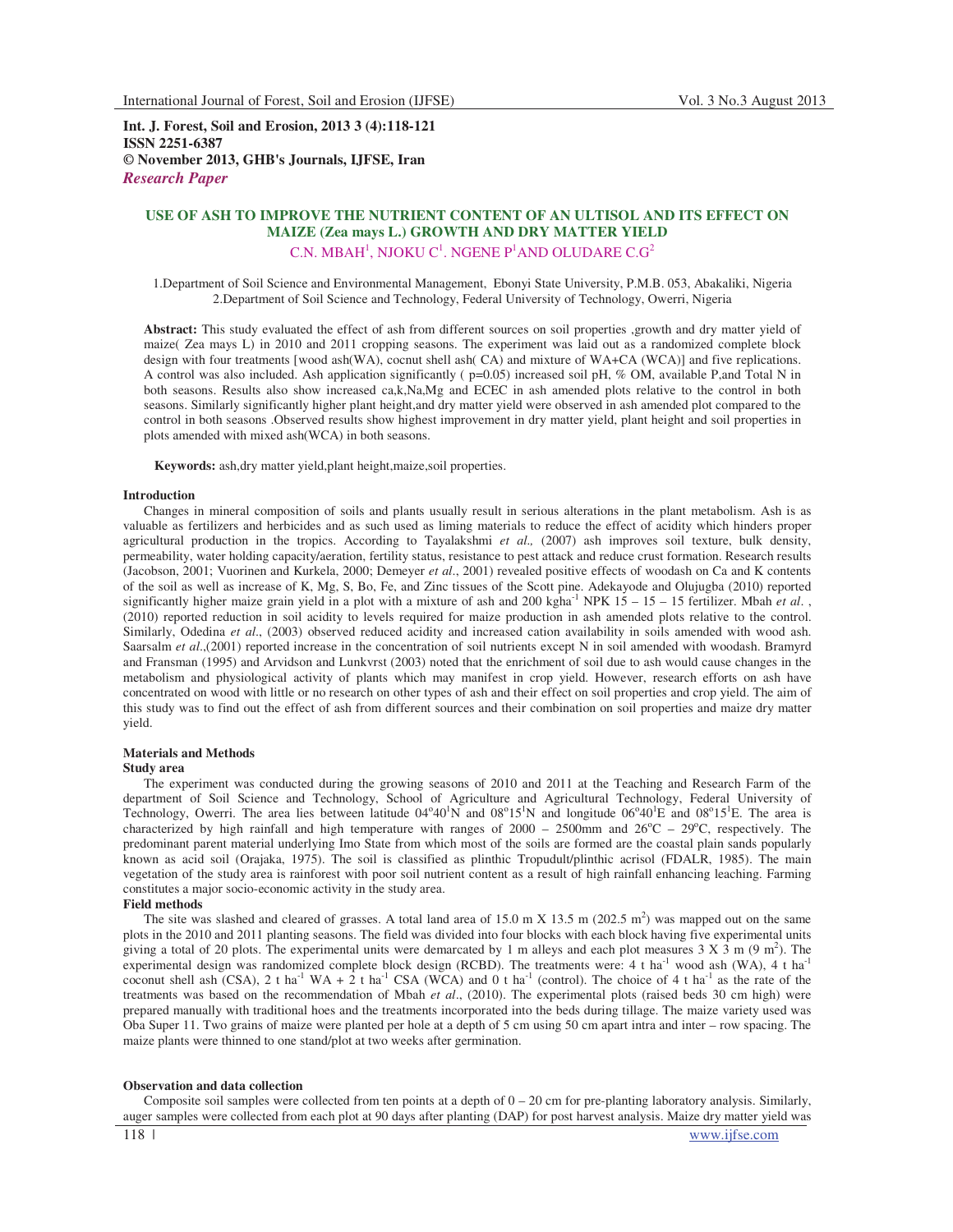measured at harvest 90 DAP. For plant height and maize dry matter yield measurements, 10 plants were randomly selected, tagged and sampled. The ten plants were uprooted, air-dried and their root cut off. The dried plants were weighed for dried matter yield.

#### **Laboratory methods**

The pre and post – harvest soil samples were analyzed in laboratory for N, P, K, Ca, Mg, Na, pH, organic carbon, and CEC. Total N was determined by the macro-kjeldahl method (Bremner and Mulvaney, 1982). Available P was determined using Bray 11 method as outlined in Olsen (1982). Organic carbon was analyzed by Walkley/Black procedure (Nelson and Sommers, 1982). Soil pH in KCl was by the glass electrode pH meter (Mclean, 1982). The exchangeable cations were determined by the method described by Thomas (1982) while the ECEC was determined by summation. Particle size distribution was determined by hydrometer method (Gee and Bauder, 1986).

#### **Data analysis**

The data collected from the study was analyzed using analysis of variance test based on RCBD (using F-LSD at  $P < 0.05$ ) according to the procedure outlined by Steel and Torrie (1980).

## **Results and Discussions**

Table 1 shows that the soil of the study area has low OM % content and medium total N and available P contents (Landon, 1991). Application of WA, CA, and WCA significantly ( $p < 0.05$ ) increased the soil OM %, TN%, and available P relative to control in both planting seasons (Table 2). In the first planting season highest available P (73.27 Mgkg<sup>-1</sup>) and OM% (2.33%) contents of the soil was observed in WCA amended plots. The observed OM% of 2.33% in WCA amended plot in 2010 planting season was 29%, 18% and 16% higher than OM% values in C, CA and WA, respectively. The order of increase in TN% and available P values in 2011 planting season was WA>CA=WCA>C and WCA>WA>CA>C, respectively. Similarly, application of ash increased soil pH in amended plots relative to the control in both seasons. In 2010 planting season observed ash value in C plot was 9%, 6% and 10% lower than values in WA, CA and WCA amended plot, respectively.

| Table 1: Initial soil properties of the study site |       |  |  |  |  |
|----------------------------------------------------|-------|--|--|--|--|
| Parameter                                          | Value |  |  |  |  |
| pH                                                 | 5.30  |  |  |  |  |
| Organic Matter $(\% )$                             | 1.99  |  |  |  |  |
| Total N $(\%)$                                     | 0.17  |  |  |  |  |
| Available $P(Mgkg^{-1})$                           | 25.80 |  |  |  |  |
| Exchangeable cations $(Conolkg^{-1})$              |       |  |  |  |  |
| Ca                                                 | 4.80  |  |  |  |  |
| Mg                                                 | 1.93  |  |  |  |  |
| Na                                                 | 0.16  |  |  |  |  |
| K                                                  | 0.17  |  |  |  |  |
| <b>ECEC</b>                                        | 8.91  |  |  |  |  |
| Particle size $(\%)$                               |       |  |  |  |  |
| Sand                                               | 87.50 |  |  |  |  |
| Silt                                               | 5.88  |  |  |  |  |
| Clay                                               | 6.62  |  |  |  |  |

The order of decrease in soil pH in the 2011 planting season was C<CA<WA<WSA. Results of the study (Table 3) show significant ( $P < 0.05$ ) higher exchangeable cations and ECEC values in ash amended plots relative to the control in both seasons. In 2010 planting season Mg and Ca content ranged between  $1.83 - 2.98$  Cmolkg<sup>-1</sup>and  $4.56 - 6.01$  Cmolkg<sup>-1</sup>in ash amended plots, respectively. Similarly, Na, K, and ECEC values were observed to be within the range of  $0.10 - 0.19$  Cmolkg<sup>-1</sup>,  $0.12 - 0.17$ Cmolkg<sup>-1</sup>and  $6.06 - 13.19$  Cmolkg<sup>-1</sup>,respectively, in 2011 planting season. In both seasons lowest values of Na, K, Ca, Mg and ECEC were observed in the control (C) plots. Table 4 shows that ash application as soil amendment significantly ( $P < 0.05$ ) increased plant height and dry matter yield relative to the control in both seasons. In 2010 and 2011planting seasons observed plant height in ash amended plots ranged between 98.57 – 110.73 cm and 104.50 – 120.20 cm, respectively. The Table also show significantly higher dry matter yield in amended plots relative to the control. In both seasons WCA amendment gave highest plant height (110 cm and 120.2 cm) and highest dry matter yield (19.34g and 21.92g). The dry matter yield value of 21.92g observed in WCA amended plot in 2011 planting season was 640%, 21% and 7% higher than values in C, CA and WA amended plots, respectively. Higher values of the measured soil and plant parameters were observed in 2011 compared to 2010 planting season. For instance observed Ca, OM%, plant height and dry matter yield values in WCA amended plot in 2011 planting season were 2%, 17%, 9% and 13%, respectively higher than values obtained in 2010 cropping season.

The observed increase in soil pH in ash amended plots relative to the control could be attributed to the effect of ash (which contains Ca) on soil acidity. In a study on the response of maize (zea mays L.) to different rates of wood ash application in an acid ultisol in south east Nigeria, Mbah *et al.,* (2010) reported increase soil pH in ash amended plot. Similarly, Adetunji (1997) observed that ash application in soil reduces soil acidity and increases availability of K, Ca and Mg in soil. Furthermore, the increase in plant height and dry matter yield observed in ash amended plots could be due to improved soil condition as a result of increased levels of exchangeable bases (Ca, Na, K and Mg), OM%, and available P content of the soil. Using ash as amendments Jacobson (2001) and Demeyer *et al*., (2001) revealed that application of ash has positive effect on the Ca and K content of the soil. Similarly, Saarsalmi (2001) reported increased concentration of soil nutrients in soil amended with ash while Arvidson and Lunkvist (2003) observed increased crop yield resulting from enrichment of soil due to ash application. Ojeniyi *et al*.,(2001) reported improved yield of vegetable crops and nutrient level of soil due to wood ash application. In a study on the effect of different crop residue management techniques on selected properties and grain production of maize, Mbah and Nneji (2011) reported improved pH and increased maize yield in plots incorporated with ash. The observed increase in ECEC in ash amended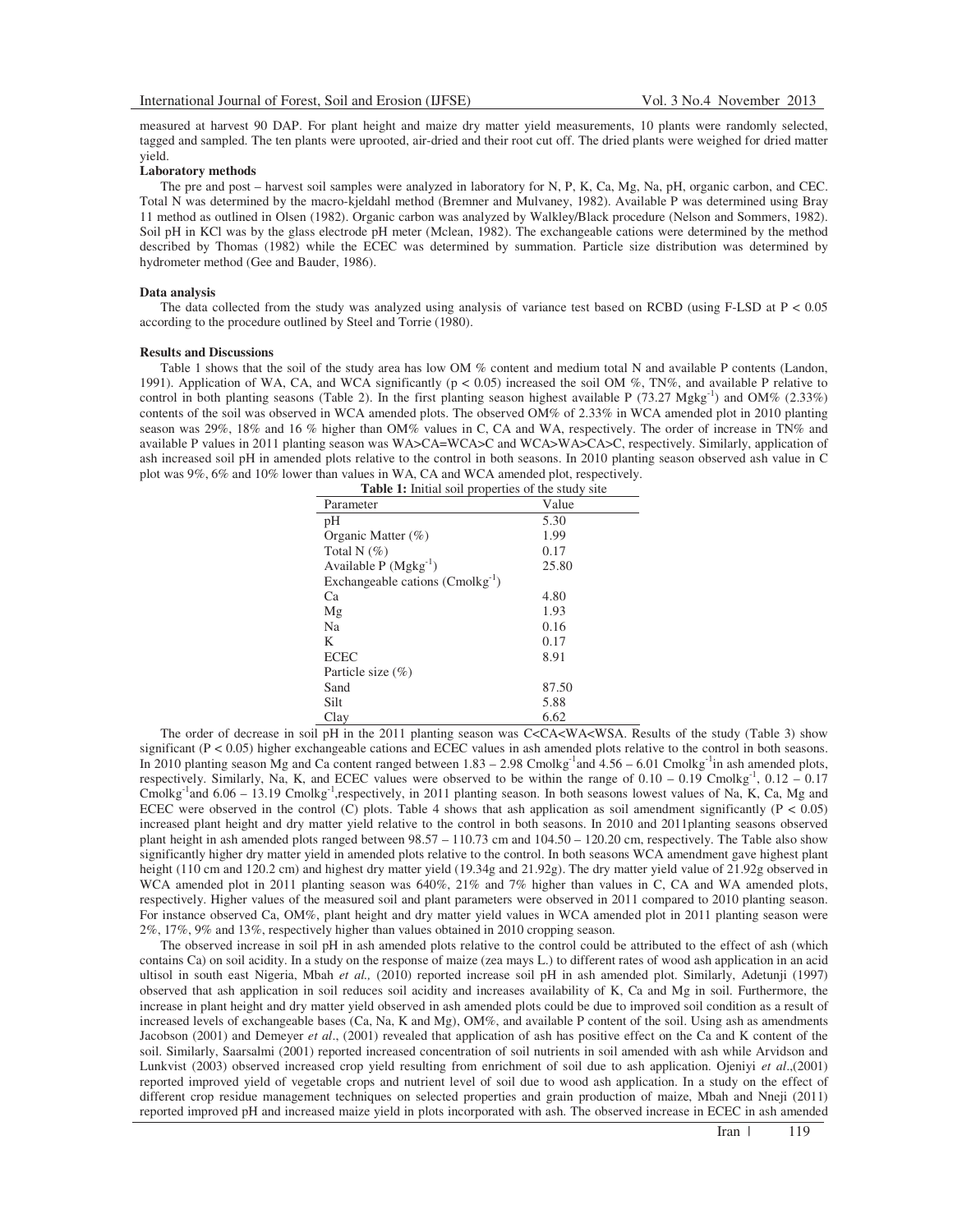plots could be as a result of increase in soil exchangeable bases (Mg, Ca, K and Na) in line with the observations of Kayode and Agboola (1993).

| <b>Table 2:</b> Effect of the amendments on soil pH, avail. P, Total N and organic matter |                      |
|-------------------------------------------------------------------------------------------|----------------------|
| 2010 planting season                                                                      | 2011 planting season |

| <b>2010 planting season</b><br><b>2011 planting season</b>                                   |      |                       |           |       |      |               |           |      |
|----------------------------------------------------------------------------------------------|------|-----------------------|-----------|-------|------|---------------|-----------|------|
| Treatment                                                                                    | pH   | avail. $P(Mgkg^{-1})$ | OM $(\%)$ | TN(%) | pН   | avail.P (Mgkg | OM $(\%)$ | TN(% |
| WΑ                                                                                           | 5.64 | 50.21                 | .97       | 0.17  | 5.68 | 53.44         | 2.01      | 0.17 |
| СA                                                                                           | 5.32 | 37.02                 | .93       | 0.16  | 5.29 | 38.26         | 1.97      | 0.16 |
| <b>WCA</b>                                                                                   | 5.63 | 68.71                 | .99       | 0.14  | 5.74 | 73.27         | 2.33      | 0.16 |
| Control $(C)$                                                                                | 5.18 | 25.46                 | l.86      | 0.12  | 5.20 | 25.03         | 1.80      | 0.15 |
| $LSD_{0.05}$                                                                                 | 0.11 | 1.20                  | 0.06      | 0.03  | 0.12 | 0.53          | 0.15      | 0.02 |
| $WA = wood$ ash, $CA = cocount$ palm ash, $WCA = wood$ ash + coconut palm ash, $C = control$ |      |                       |           |       |      |               |           |      |

**Table 3:** Effect of the amendments on soil exchangeable bases and ECEC (Cmolkg<sup>-1</sup>)

|               |      |      | 2010 planting season |      | 2011 planting season |      |      |      |      |             |
|---------------|------|------|----------------------|------|----------------------|------|------|------|------|-------------|
| Treatment     | Na   |      | Mg                   | Cа   | <b>ECEC</b>          | Na   |      | Μg   | Cа   | <b>ECEC</b> |
| <b>WA</b>     | 0.15 | 0.16 | 3.98                 | 4.56 | 8.63                 | 0.17 | 0.16 | 3.44 | 4.75 | 9.47        |
| CA            | 0.17 | 0.17 | 1.83                 | 6.06 | 10.00                | 0.19 | 0.16 | 1.92 | 8.32 | 11.01       |
| <b>WCA</b>    | 0.18 | 0.17 | 2.00                 | 6.00 | 12.03                | 0.20 | 0.17 | 2.16 | 6.12 | 13.19       |
| Control $(C)$ | 0.11 | 0.13 | l.70                 | 4.50 | 6.32                 | 0.10 | 0.12 | .66  | 4.06 | 6.06        |

 $LSD_{0.05}$  0.02 0.01 0.38 0.61 1.20 0.03 0.02 0.09 0.19 0.05

**Conclusion** 

Result of this study shows that ash application improves soil chemical properties leading to increase in maize growth and dry matter yield. Results also show that highest improvement in soil properties, maize growth and dry matter yield were observed in WCA amended plots in both seasons, thus indicating that mixture of ash (from different sources) are better source of soil amendment compared to ash from single source.

**Table 4:** Effect of the amendments on maize plant height and dry matter yield<br>2011 planting season

|               |             | 2010 planting season   | 2011 planting season |                      |
|---------------|-------------|------------------------|----------------------|----------------------|
| Treatment     | Height (cm) | Dry matter yield $(g)$ | Height (cm)          | Dry matter yield (g) |
| WA            | 105.60      | 18.33                  | 110.50               | 20.37                |
| СA            | 98.51       | 15.06                  | 104.50               | 18.10                |
| <b>WCA</b>    | 110.13      | 19.34                  | 120.20               | 21.92                |
| Control $(C)$ | 90.02       | 3.04                   | 87.65                | 2.96                 |
| $LSD_{0.05}$  | 2.18        | 0.18                   | 3.27                 | 0.65                 |

 $WA = wood$  ash,  $CA = cocount$  palm ash,  $WCA = wood$  ash + coconut palm ash,  $C = control$ 

 $WA = wood$  ash,  $CA = coc$ onut palm ash,  $WCA = wood$  ash + coconut palm ash,  $C = control$ 

#### **References**

Adekayode FO and Olujugba (2010). The utilization of wood ash manure to reduce the use of mineral fertilizer for improves performance of maize (zea mays L.) as measured in the chlorophyll content and grain yield. Journ. Soil Sc. and Environmental Management 1(3): 40 – 45. Adetunji MT (1997). Organic residue management and nutrient cycling. Agro – ecosystems. 47: 189 – 195.

 Arvidson H and Lunkvist H (2003). Using of pulverized fuel ash from Victorian Brown coal as a source of nutrients for pasture species. Austratian Journ. of Experimental Agriculture, Animal Hushandary 20: 377 – 384.

Bramyrd T and Fransman B (1995). Silvicultural use of wood ash. Effect of nutrients and heavy metal balance in a pine (Pinus sylvestris L.). Forest, Soil and Air; Soil Pollution 85:1039 – 1044.

Bremner JM and Mulvaney CS (1982). Total nitrogen. In: Page A.L., Miller R.H. and Keeny D.R. eds. Methods of Soil Analysis. Part 1. ASA, No. 9 Madison.

Demeyer A, Voundikanas JC and Verloo MC (2001). Characteristics of wood ash and influence on soil properties and nutrient uptake. Journ. of Soil Sc. 1(12) 112 – 116.

Federal Department of Agriculture and Land Resources (1985). Reconnaissance soil survey of Anambra State Nigeria; Soil Report. Federal Department of Agriculture and Land Resources, Lagos Nigeria.

Gee GW and Bauder JW (1986). Particle Size: In Klute A. (ed). Methods of Soil Analysis. Part 1: 2nd edition. Agronomy Monograph No. 9 ASA and SSA, Madison WI pp 383 – 411.

Jacobson KS (2001). The effect of fly ash/sewage sludge mixtures and application rates on biomass production. Journ. of Environmental Science and Health 30: 1327 – 1337.

Jayalakshmi MJ, Puspha K and Murphy RK (2007). Flyash improves soil fertility. The Hindu Online edition of Indian's National Newspaper. www.hindu.com/thehindu/mp/index.htm.

Landon J R (1991). Booker tropical Soil manual. A handbook for soil survey and agricultural land evaluation in the tropics and sub-tropics. John Wiley and sons Inc., 605 third Avenue, New York 454 – 474.

Mbah CN and Nneji RK (2011). Effect of different crop esidue Management Techniques on Selected Soil Properties and Grain Production of Maize. African Journal of Agric Research 6 (17) 4149 – 4152.

Mbah CN, Nwite JN, Njoku C, and Nweke AI (2010). Response of maize (Zea mays L.) to different rates of wood-ash application in acid ultisol in Southeast Nigeria; African Journal of Agricultural Research 5 (7) 580 – 583.

Mclean EO (1982). Soil pH and lime requirements: In Page A.L. (eds) Methods of Soil Analysis Part 2. Chemical and Microbial Properties Agronomy Series No.9 ASA, SSSA Madison,W.I. USA.

Kayode GS and Agboola AA (1993). Investigation on the use of macro and micro nutrients to improve maize yield in southeastern Nigeria. Liming Research 4: 211 – 221.

Nelson DW and Sommers LE (1982). Total carbon and organic matter: In Page A.L., Miller R.H. and Keeny D.R. eds. Methods of Soil Analysis. Part 2: 2nd edition. Agronomy Monograph No. 9 ASA and SSA, Madison 1: 539 – 579.